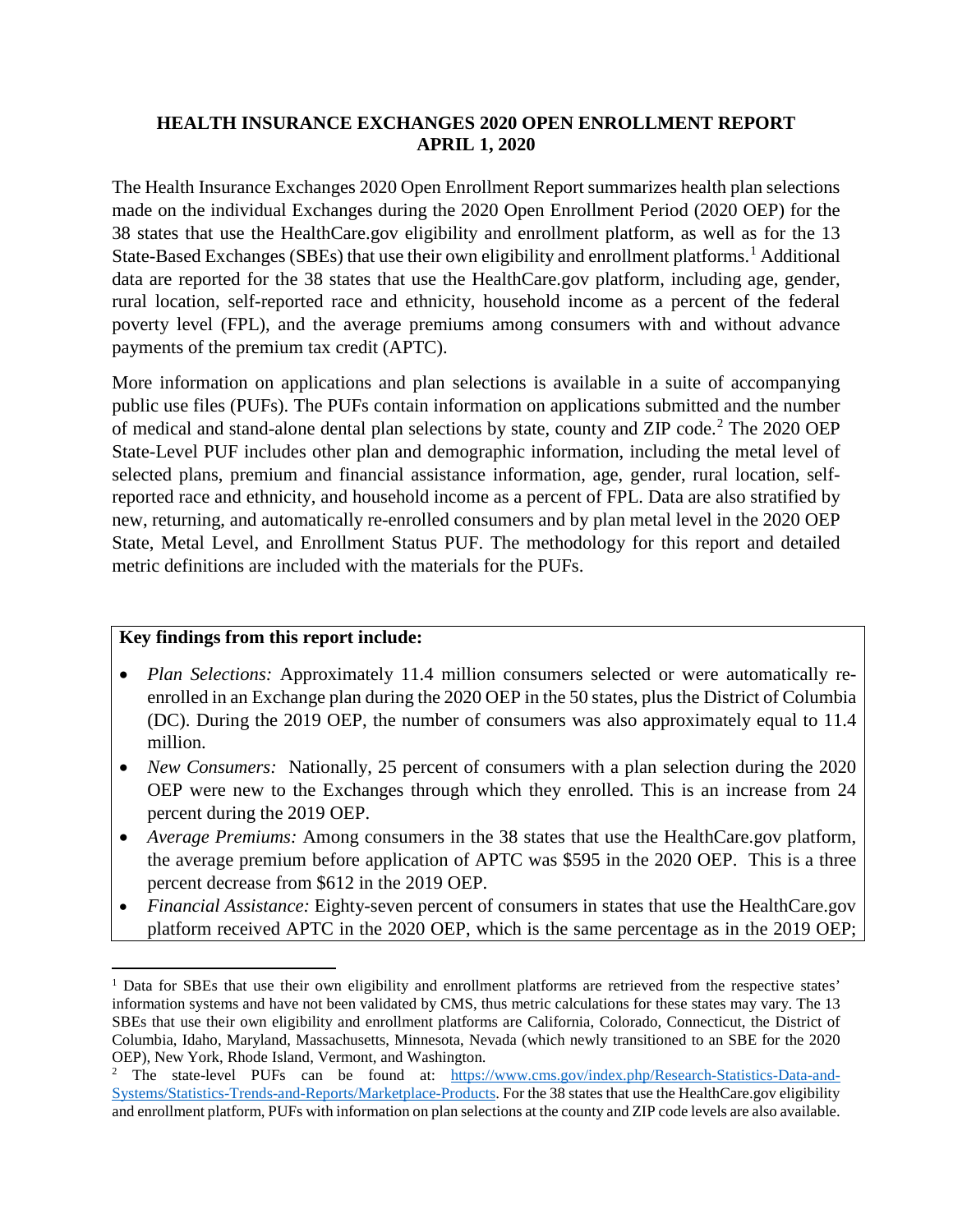the average premium after application of APTC for these consumers was \$89 in the 2020 OEP, compared to \$87 in the 2019 OEP.

- *Average Deductibles:* Among consumers who do not receive cost sharing reductions (CSRs) in states that use the HealthCare.gov platform, the average deductible increased to \$5,316 in the 2020 OEP, which represents a four percent increase from the 2019 OEP.
- *HSA-Eligible Plans:* Seven percent of consumers with plan selections in states that use the HealthCare.gov platform enrolled in HSA-eligible plans in the 2020 OEP, which is a decline from eight percent of consumers with plan selections in the 2019 OEP.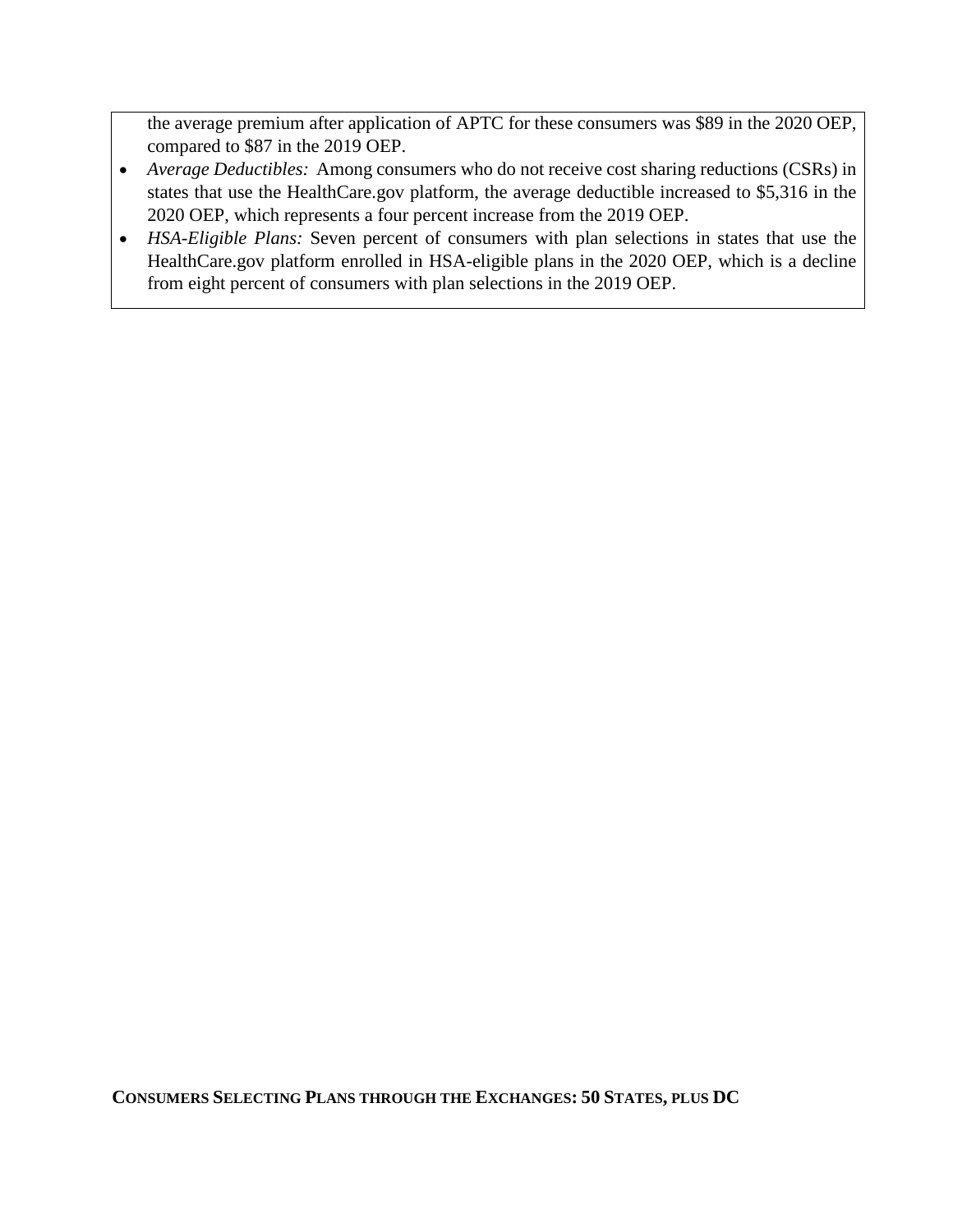Approximately 11.4 million<sup>[3](#page-2-0)</sup> consumers selected or were automatically re-enrolled<sup>[4](#page-2-1)</sup> in an Exchange plan during the 2020 OEP. This includes 8.3 million consumers in the 38 states using the HealthCare.gov platform and 3.1 million consumers in SBEs (see Figure 1).



**Figure 1:** Plan Selections during the 2016 – 2020 Open Enrollment Periods<sup>[5](#page-2-2)</sup>

Table 1 summarizes the types of consumers who enrolled during the 2020 OEP. Twenty-five percent of consumers with a plan selection were new to the Exchanges, and 46 percent of

l

<span id="page-2-0"></span><sup>&</sup>lt;sup>3</sup> In addition to the total plan selections in this report, there were 880,198 individuals in New York and Minnesota who signed up for coverage through a Basic Health Plan (BHP). States have the option of establishing BHPs to provide health coverage for low-income residents who might otherwise be eligible for Exchange coverage.

<span id="page-2-1"></span><sup>&</sup>lt;sup>4</sup> As in prior years, consumers with coverage at the end of 2019 who did not make an active selection were generally automatically re-enrolled for 2020. When consumers had 2020 Exchange plans available to them from their 2019 issuer, they were automatically re-enrolled into the same plan as 2019 or a different plan from the same issuer; depending on the Exchange, they could also be automatically re-enrolled into a suggested alternate plan from a different issuer, if no plan from their current issuer was available to them.

<span id="page-2-2"></span> $5$  The data for the 2016 OEP was from  $11/1/2015$  to  $2/1/2016$  (1/31/2016 for some states); the 2017 OEP was from 11/1/2016 to 1/31/2017; for HealthCare.gov states the 2018 OEP was from 11/1/2017 to 12/15/2017 with data reported through 12/23/2017; for HealthCare.gov states the 2019 OEP was from 11/1/2018 to 12/15/2018 with data reported through 12/22/2018; for HealthCare.gov states the 2020 Health Insurance Exchange reporting period reflects plan selections and Exchange activity from 11/1/2019 to 12/21/2019 (this includes the original 2020 OEP from 11/1/2019 to 12/15/2019 and late Exchange activity between 12/16/2019 and 12/21/2019, which includes the additional time from December 16-18 provided to consumers who were unable to enroll by the original deadline). Data through dates vary for SBEs; see the PUF methodology for detailed information. Plan selections by Exchange platform for each OEP reflects the status of the state's Exchange platform at the time of that OEP. Caution should be used when comparing plan selections across OEPs since some states have transitioned platforms between years, and state expansion of Medicaid may affect enrollment figures from year to year. Additionally, the rate at which issuers submitted plan cancellations may have varied from year to year, and caution should be used in interpreting these data as they do not reflect plan effectuations.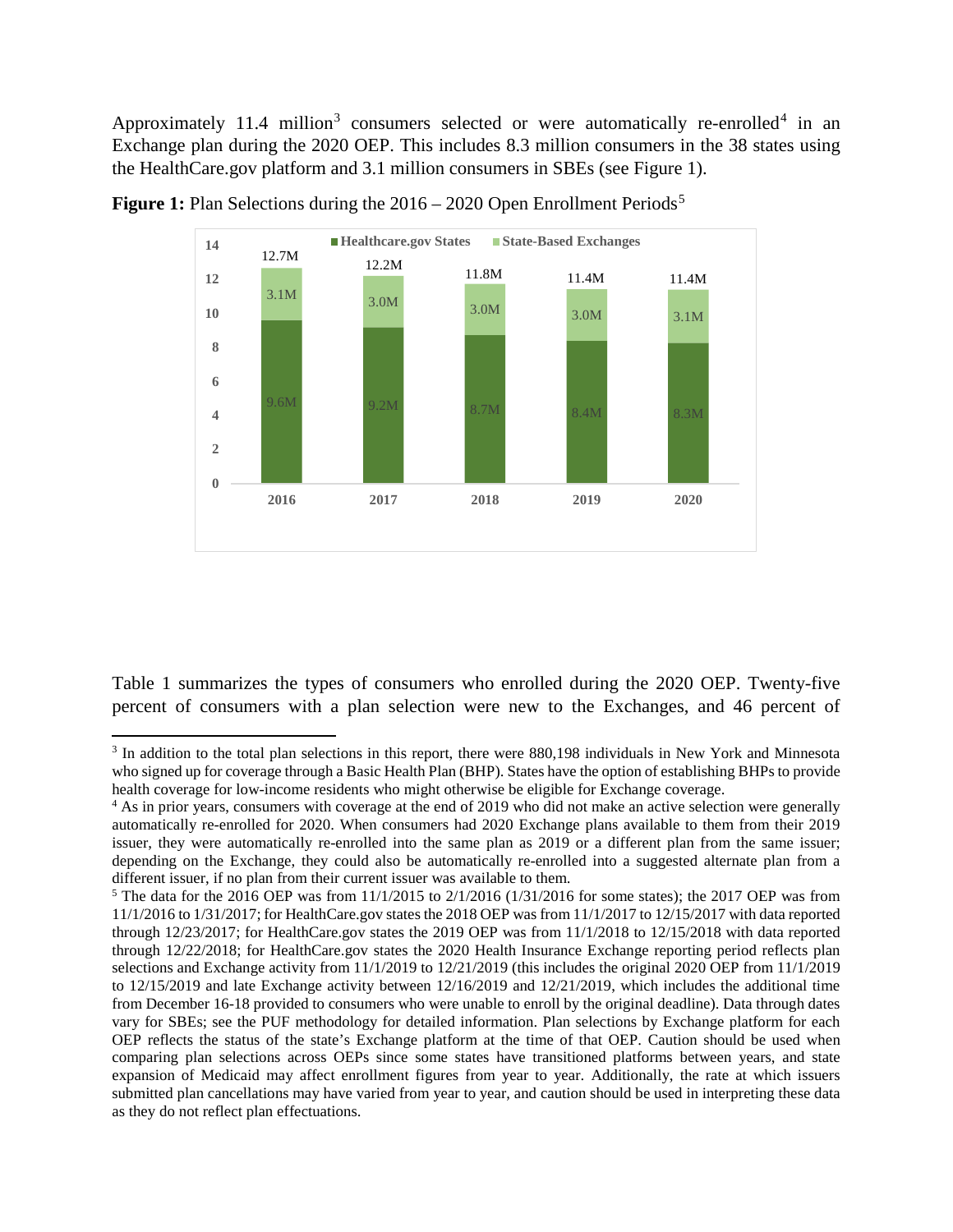consumers actively returned to select a 2020 plan on the Exchanges. Additional plan selection and demographic data for all 50 states plus DC are contained in the accompanying PUFs.

|                                              | Count<br>2019 | Count<br>2020 | % of Total <sup>6</sup><br>2019 | % of Total <sup>6</sup><br>2020 |
|----------------------------------------------|---------------|---------------|---------------------------------|---------------------------------|
| New Consumers                                | 2,716,828     | 2,845,816     | 24                              | 25                              |
| Returning Consumers Re-enrolling in Coverage |               |               |                                 |                                 |
| Active Re-enrollees                          | 5.340.122     | 5,273,646     | 47                              | 46                              |
| <b>Automatic Re-enrollees</b>                | 3,387,191     | 3,289,985     | 30                              | 29                              |
| <b>Total Plan Selections</b>                 | 11,444,141    | 11,409,447    | 100                             | 100                             |

**Table 1:** Summary of OEP Plan Selections by Enrollment Type

## **CONSUMERS SELECTING PLANS THROUGH THE HEALTHCARE.GOV PLATFORM**

Reported below is additional information for consumers in states that use HealthCare.gov. Table 2 shows demographic and plan characteristics among consumers who selected or were automatically re-enrolled in a plan during the 2019 and 2020 OEPs. Similar to the 2019 OEP, 18 percent of HealthCare.gov consumers resided in a rural location in the 2020 OEP. When compared to the 2019 OEP, the percent of consumers with reported household incomes between 100% and 250% FPL remained at 71 percent in the 2020 OEP.[7](#page-3-1) Likewise, 87 percent of consumers had their premiums reduced by APTC in both the 2019 and 2020 OEPs. The percentage of consumers who selected a silver plan decreased from 61 percent in the 2019 OEP to 59 percent in the 2020 OEP, while bronze plan selections increased from 30 percent to 33 percent of total plan selections on HealthCare.gov.

**Table 2:** Demographic and Plan Characteristics of Consumers with 2019 and 2020 OEP Plan Selections on HealthCare.gov

|              | % of Total <sup>8</sup><br>2019 | % of Total <sup>8</sup><br>2020 |  |  |
|--------------|---------------------------------|---------------------------------|--|--|
| Age          |                                 |                                 |  |  |
| Less than 18 | 9                               | 10                              |  |  |
| $18 - 34$    | 26                              | 25                              |  |  |
| $35 - 54$    | 36                              | 36                              |  |  |
| $55+$        | 29                              | 30                              |  |  |
|              |                                 |                                 |  |  |

**Gender**

 $\overline{a}$ 

<span id="page-3-0"></span><sup>6</sup> Totals may not sum to 100% due to rounding.

<span id="page-3-1"></span><sup>7</sup> For a family of four, a household income between 100% and 250% FPL generally corresponds to an annual household income of between \$25,750 and \$64,375 for coverage year 2019 and between \$26,200 and \$65,500 for coverage year 2020. This information can be found online at <https://aspe.hhs.gov/poverty-guidelines> under Resources: *A Chart with percentages (e.g., 125 percent) of the guidelines (PDF)*.

<span id="page-3-2"></span><sup>&</sup>lt;sup>8</sup> Totals may not sum to 100% due to rounding.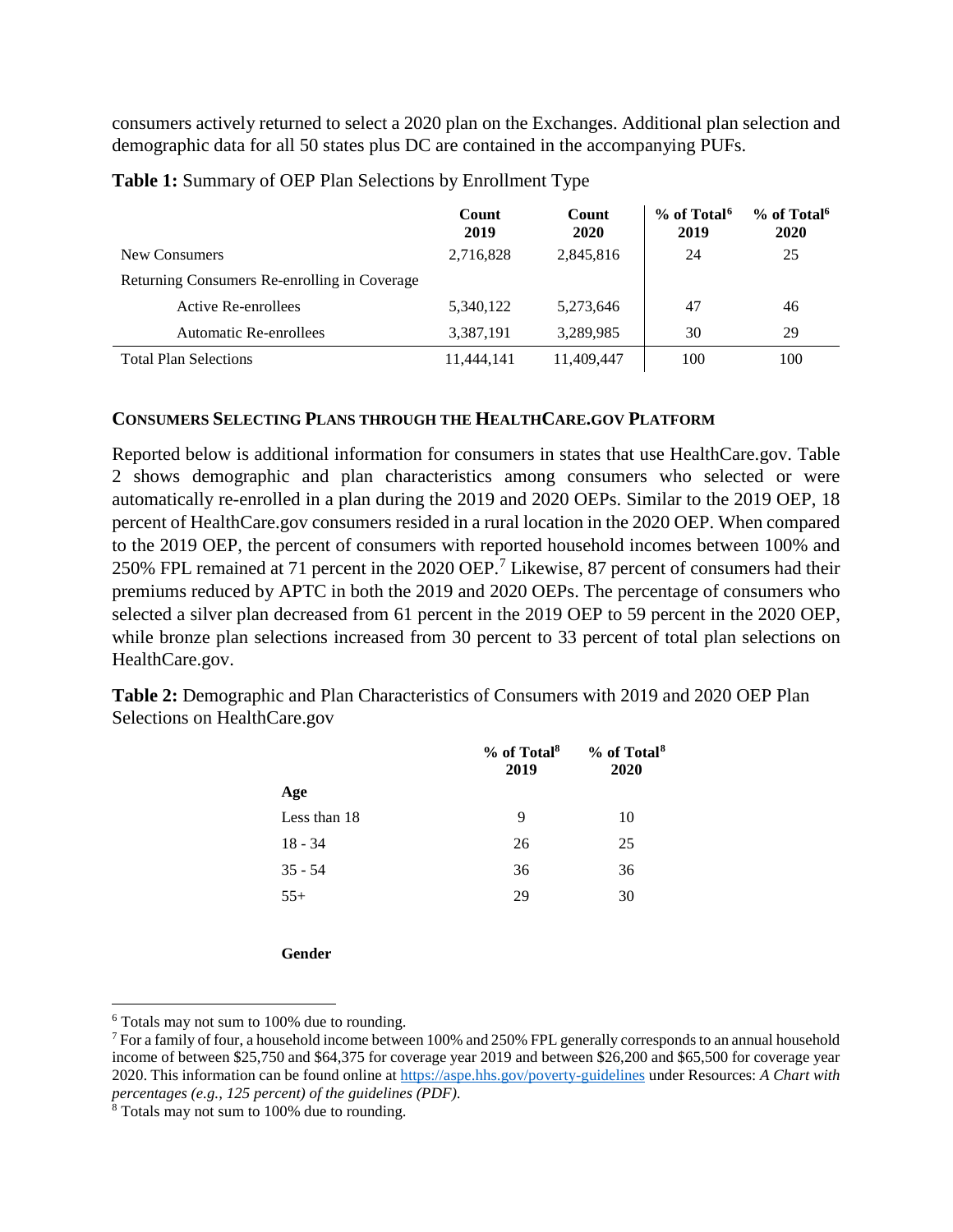|                                      | % of Total <sup>8</sup><br>2019 | % of Total <sup>8</sup><br>2020 |
|--------------------------------------|---------------------------------|---------------------------------|
| Female                               | 55                              | 55                              |
| Male                                 | 45                              | 45                              |
| <b>Location</b>                      |                                 |                                 |
| Rural                                | 18                              | 18                              |
| Non-rural                            | 82                              | 82                              |
| Race                                 |                                 |                                 |
| African-American                     | 7                               | 7                               |
| Asian                                | 8                               | 7                               |
| White                                | 51                              | 49                              |
| Other Race <sup>9</sup>              | $\overline{4}$                  | $\overline{4}$                  |
| Unknown                              | 30                              | 34                              |
| <b>Ethnicity</b>                     |                                 |                                 |
| Hispanic/Latino                      | 12                              | 12                              |
| Not Hispanic/Latino                  | 65                              | 64                              |
| Unknown                              | 23                              | 24                              |
| <b>Household Income</b>              |                                 |                                 |
| 100% - 250% FPL                      | 71                              | 71                              |
| 251% - 400% FPL                      | 19                              | 19                              |
| Other Household Income <sup>10</sup> | 10                              | 10                              |
| <b>Financial Assistance</b>          |                                 |                                 |
| With APTC                            | 87                              | 87                              |
| With CSR                             | 54                              | 52                              |
| <b>Metal Level</b>                   |                                 |                                 |
| Catastrophic                         | $\mathbf{1}$                    | $\mathbf{1}$                    |
| <b>Bronze</b>                        | 30                              | 33                              |
| Silver                               | 61                              | 59                              |
| Gold                                 | 7                               | 7                               |
| Platinum                             | $<$ 1                           | $<$ 1                           |
| <b>Total Plan Selections</b>         | 8,411,614                       | 8,286,871                       |

Table 3 contains information on premiums for consumers in states that used HealthCare.gov in 2019 and 2020 OEPs. The average premium before application of APTC decreased by three

l

<span id="page-4-0"></span><sup>&</sup>lt;sup>9</sup> Other Race includes multiracial, American Indian/Alaska Native, and Native Hawaiian/Pacific Islander.

<span id="page-4-1"></span> $10$  Other household income includes plan selections for which consumers were not requesting financial assistance, incomes below 100% FPL, incomes above 400% FPL, and unknown income. Please see the PUF for more information.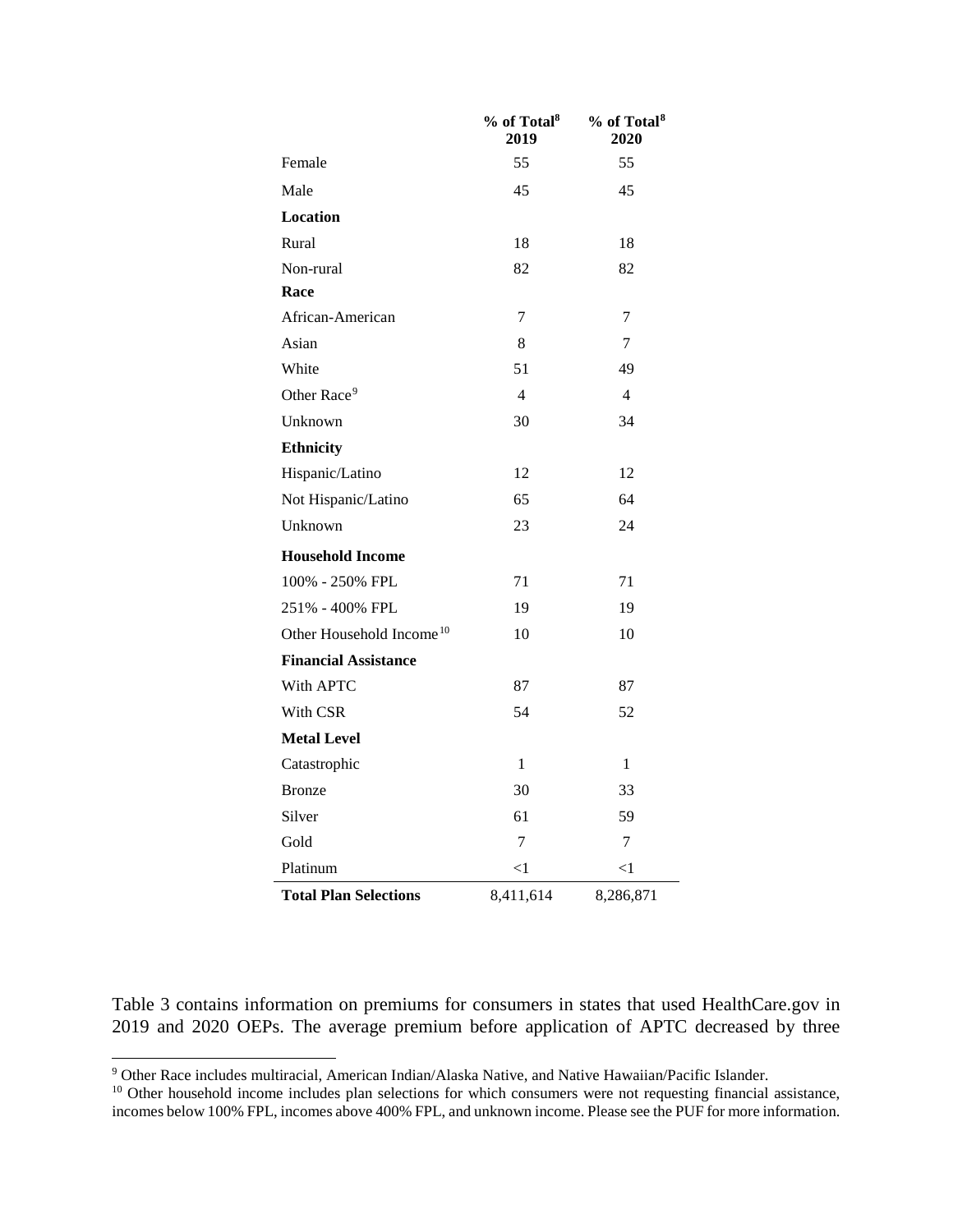percent, from \$612 in the 2019 OEP to \$595 in the 2020 OEP. Among consumers with APTC, the average APTC amount covered 85 percent of the total premium in the 2020 OEP, compared to 86 percent of the total premium in the 2019 OEP; the average premium after APTC for these consumers increased from \$87 in the 2019 OEP to \$89 in the 2020 OEP.

|                                           | <b>Number</b> | Average<br><b>Premium</b> | Average<br><b>APTC</b> | Average<br><b>Premium after</b><br><b>APTC</b> |
|-------------------------------------------|---------------|---------------------------|------------------------|------------------------------------------------|
| All Consumers $-2019$                     | 8,411,614     | \$612                     | \$469                  | \$143                                          |
| All Consumers – 2020                      | 8,286,871     | \$595                     | \$450                  | \$145                                          |
| Consumers $w/$ APTC $-$ 2019              | 7,325,211     | \$626                     | \$539                  | \$87                                           |
| Consumers w/APTC $-2020$                  | 7,205,225     | \$606                     | \$517                  | \$89                                           |
| Consumers w/o $APTC^{11} - 2019$          | 1,086,403     | \$520                     | <b>NA</b>              | <b>NA</b>                                      |
| Consumers $w/o$ APTC <sup>11</sup> – 2020 | 1.081.646     | \$522                     | <b>NA</b>              | <b>NA</b>                                      |

**Table 3:** Average Premium and Average Net Premium after APTC for Consumers with 2019 and 2020 OEP Plan Selections on HealthCare.gov

Tables 4 and 5 include additional characteristics of the plans that consumers in HealthCare.gov states selected during the 2016-2020 OEPs.<sup>[12](#page-5-1)</sup> Table 4 contains data on the Health Savings Account (HSA) eligibility<sup>[13](#page-5-2)</sup> of plans that consumers selected or in which they were automatically reenrolled.

**Table 4:** Plan Selections in HSA-Eligible Plans for Consumers with 2016 – 2020 OEP Plan Selections on HealthCare.gov

|      | % of Total Plan<br><b>Selections in</b><br><b>HSA-Eligible Plans</b> | % of Total Plan<br><b>Selections in</b><br><b>HSA-Ineligible Plans</b> |
|------|----------------------------------------------------------------------|------------------------------------------------------------------------|
| 2016 | 9%                                                                   | 91%                                                                    |
| 2017 | 6%                                                                   | 94%                                                                    |
| 2018 | 9%                                                                   | 91%                                                                    |
| 2019 | 8%                                                                   | 92%                                                                    |
| 2020 | 7%                                                                   | 93%                                                                    |

 $\overline{a}$ 

<span id="page-5-0"></span> $11$  Note that these findings may not be generalizable to the entire population of consumers who purchased individual market plans without APTC, as many consumers in this population purchase plans off of the Exchange.

<span id="page-5-1"></span><sup>&</sup>lt;sup>12</sup> These data are available for the 2014-2020 OEPs at [https://www.cms.gov/index.php/Research-Statistics-Data-and-](https://www.cms.gov/index.php/Research-Statistics-Data-and-Systems/Statistics-Trends-and-Reports/Marketplace-Products)[Systems/Statistics-Trends-and-Reports/Marketplace-Products.](https://www.cms.gov/index.php/Research-Statistics-Data-and-Systems/Statistics-Trends-and-Reports/Marketplace-Products)

<span id="page-5-2"></span><sup>&</sup>lt;sup>13</sup> See the data file posted a[t https://www.cms.gov/index.php/Research-Statistics-Data-and-Systems/Statistics-Trends](https://www.cms.gov/index.php/Research-Statistics-Data-and-Systems/Statistics-Trends-and-Reports/Marketplace-Products)[and-Reports/Marketplace-Products](https://www.cms.gov/index.php/Research-Statistics-Data-and-Systems/Statistics-Trends-and-Reports/Marketplace-Products) for methodologies used to determine HSA-eligibility at the variant level.